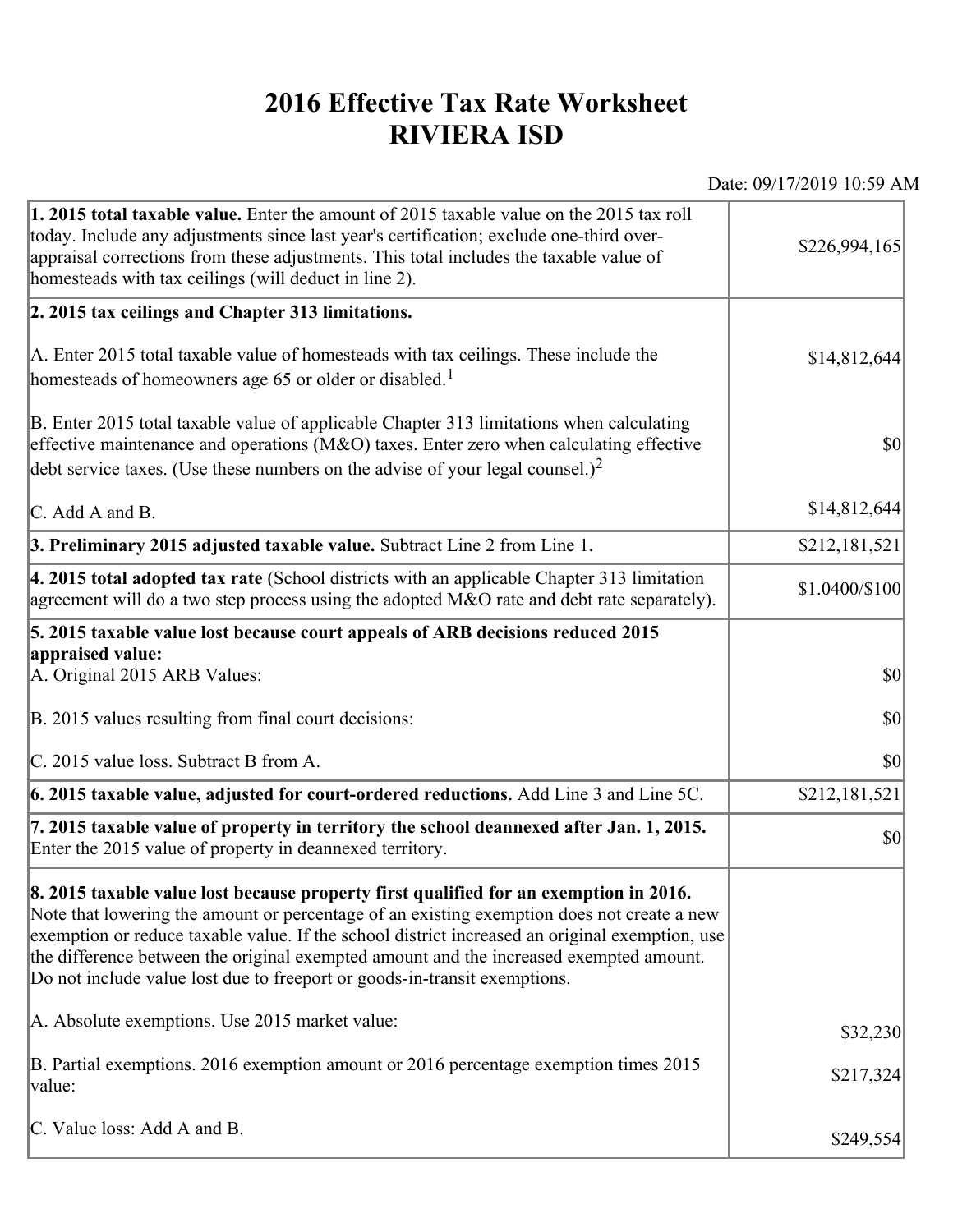| 9. 2015 taxable value lost because property first qualified for agricultural appraisal (1-<br>d or 1-d-1), timber appraisal, recreational/scenic appraisal or public access airport<br>special appraisal in 2016. Use only properties that qualified in 2016 for the first time; do<br>not use properties that qualified in 2015.                                                                                                                                                                                                                                                                                                                                                                         |               |
|-----------------------------------------------------------------------------------------------------------------------------------------------------------------------------------------------------------------------------------------------------------------------------------------------------------------------------------------------------------------------------------------------------------------------------------------------------------------------------------------------------------------------------------------------------------------------------------------------------------------------------------------------------------------------------------------------------------|---------------|
| A. 2015 market value:                                                                                                                                                                                                                                                                                                                                                                                                                                                                                                                                                                                                                                                                                     | \$276,130     |
| B. 2016 productivity or special appraised value:                                                                                                                                                                                                                                                                                                                                                                                                                                                                                                                                                                                                                                                          | \$11,500      |
| C. Value loss. Subtract B from A.                                                                                                                                                                                                                                                                                                                                                                                                                                                                                                                                                                                                                                                                         | \$264,630     |
| 10. Total adjustments for lost value. Add lines 7, 8C and 9C.                                                                                                                                                                                                                                                                                                                                                                                                                                                                                                                                                                                                                                             | \$514,184     |
| 11. 2015 adjusted taxable value. Subtract Line 10 from Line 6.                                                                                                                                                                                                                                                                                                                                                                                                                                                                                                                                                                                                                                            | \$211,667,337 |
| 12. Adjusted 2015 taxes. Multiply Line 4 by Line 11 and divide by \$100.                                                                                                                                                                                                                                                                                                                                                                                                                                                                                                                                                                                                                                  | \$2,201,340   |
| 13. Taxes refunded for years preceding tax year 2015. Enter the amount of taxes refunded<br>by the district for tax years preceding tax year 2015. Types of refunds include court<br>decisions, corrections and payment errors. Do not include refunds for tax year 2015. This<br>line applies only to tax years preceding tax year 2015.                                                                                                                                                                                                                                                                                                                                                                 | \$4,309       |
| 14. Adjusted 2015 taxes with refunds. Add Lines 12 and 13.                                                                                                                                                                                                                                                                                                                                                                                                                                                                                                                                                                                                                                                | \$2,205,649   |
| 15. Total 2016 taxable value on the 2016 certified appraisal roll today. This value<br>includes only certified values and includes the total taxable value of homesteads with tax<br>ceilings (will deduct in Line 17). These homesteads include homeowners age 65 or older or<br>disabled.                                                                                                                                                                                                                                                                                                                                                                                                               |               |
| A. Certified values only: $3$                                                                                                                                                                                                                                                                                                                                                                                                                                                                                                                                                                                                                                                                             | \$238,526,848 |
| <b>B. Pollution control exemption:</b> Deduct the value of property exempted for the current tax<br>year for the first time as pollution control property:                                                                                                                                                                                                                                                                                                                                                                                                                                                                                                                                                | $$-0$         |
| C. Total value. Subtract B from A.                                                                                                                                                                                                                                                                                                                                                                                                                                                                                                                                                                                                                                                                        | \$238,526,848 |
| 16. Total value of properties under protest or not included on certified appraisal roll.                                                                                                                                                                                                                                                                                                                                                                                                                                                                                                                                                                                                                  |               |
| A. 2016 taxable value of properties under protest. The chief appraiser certifies a list of<br>properties still under ARB protest. The list shows the appraisal district's value and the<br>taxpayer's claimed value, if any, or an estimate of the value if the taxpayer wins. For each of<br>the properties under protest, use the lowest of these values. Enter the total value.                                                                                                                                                                                                                                                                                                                        | \$0           |
| B. 2016 value of properties not under protest or included on certified appraisal roll.<br>The chief appraiser gives school districts a list of those taxable properties that the chief<br>appraiser knows about, but are not included in the appraisal roll certification. These<br>properties are not on the list of properties that are still under protest. On this list of<br>properties, the chief appraiser includes the market value, appraised value and exemptions for<br>the preceding year and a reasonable estimate of the market value, appraised value and<br>exemptions for the current year. Use the lower market, appraised or taxable value (as<br>appropriate). Enter the total value. | \$0           |
| C. Total value under protest or not certified: Add A and B.                                                                                                                                                                                                                                                                                                                                                                                                                                                                                                                                                                                                                                               | \$0           |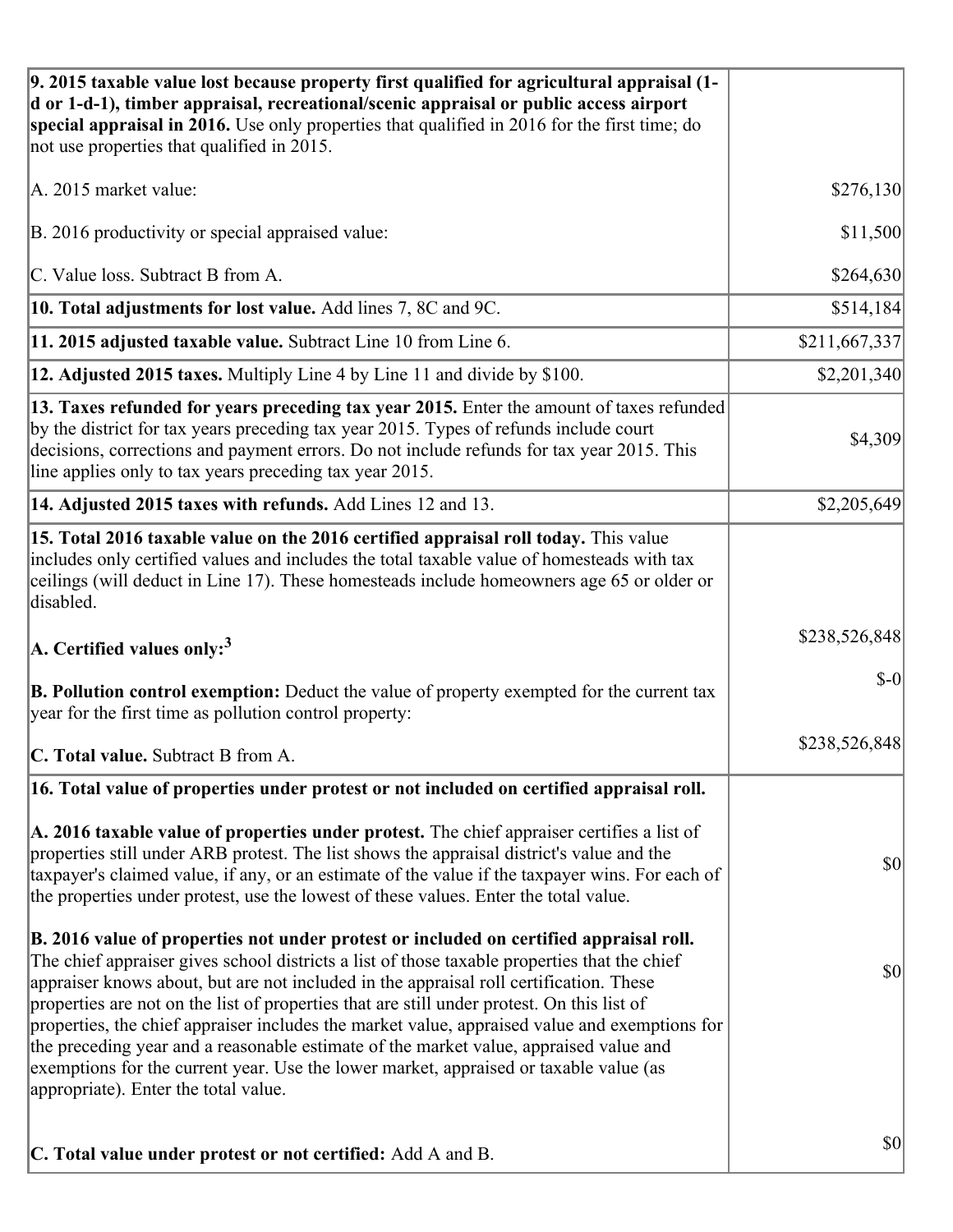| 17. 2016 tax ceilings and Chapter 313 limitations.                                                                                                                                                                                                                                                                                                                                                                             |                |
|--------------------------------------------------------------------------------------------------------------------------------------------------------------------------------------------------------------------------------------------------------------------------------------------------------------------------------------------------------------------------------------------------------------------------------|----------------|
| A. Enter 2016 total taxable value of homesteads with tax ceilings. These include the<br>homesteads of homeowners age 65 or older or disabled. <sup>4</sup>                                                                                                                                                                                                                                                                     | \$16,014,404   |
| B. Enter 2016 total taxable value of applicable Chapter 313 limitations when calculating<br>effective M&O taxes. Enter zero when calculating effective debt service taxes. (Use these<br>numbers on the advise of your legal counsel.) <sup>5</sup>                                                                                                                                                                            | \$0            |
| C. Add A and B.                                                                                                                                                                                                                                                                                                                                                                                                                | \$16,014,404   |
| 18. 2016 total taxable value. Add Lines 15C and 16C. Subtract Line 17C.                                                                                                                                                                                                                                                                                                                                                        | \$222,512,444  |
| 19. Total 2016 taxable value of properties in territory annexed after Jan. 1, 2015.<br>Include both real and personal property. Enter the 2016 value of property in territory<br>annexed by the school district.                                                                                                                                                                                                               | \$0            |
| 20. Total 2016 taxable value of new improvements and new personal property located<br>in new improvements. New means the item was not on the appraisal roll in 2015. New<br>additions to existing improvements may be included if the appraised value can be<br>determined. New personal property in a new improvement must have been brought into the<br>taxing unit after Jan. 1, 2015, and be located in a new improvement. | \$5,406,141    |
| 21. Total adjustments to the 2016 taxable value. Add Lines 19 and 20.                                                                                                                                                                                                                                                                                                                                                          | \$5,406,141    |
| 22. 2016 adjusted taxable value. Subtract Line 21 from Line 18.                                                                                                                                                                                                                                                                                                                                                                | \$217,106,303  |
| 23. 2016 effective tax rate. Divide Line 14 by Line 22 and multiply by \$100.                                                                                                                                                                                                                                                                                                                                                  | \$1.0159/\$100 |
| 24. 2016 effective tax rate for ISDs with Chapter 313 Limitations. Add together the<br>effective tax rates for M&O and debt service for those school districts that participate in an<br>applicable Chapter 313 limitations agreement.                                                                                                                                                                                         | \$0/\$100      |

<sup>1</sup>Tex. Tax Code Section 26.012(14)  $2$ Tex. Tax Code Section 26.012(6)  $3$ Tex. Tax Code Section 26.012(6)  ${}^{4}$ Tex. Tax Code Section 26.012(6)(A)(i)

 $5$ Tex. Tax Code Section 26.012(6)(A)(ii)